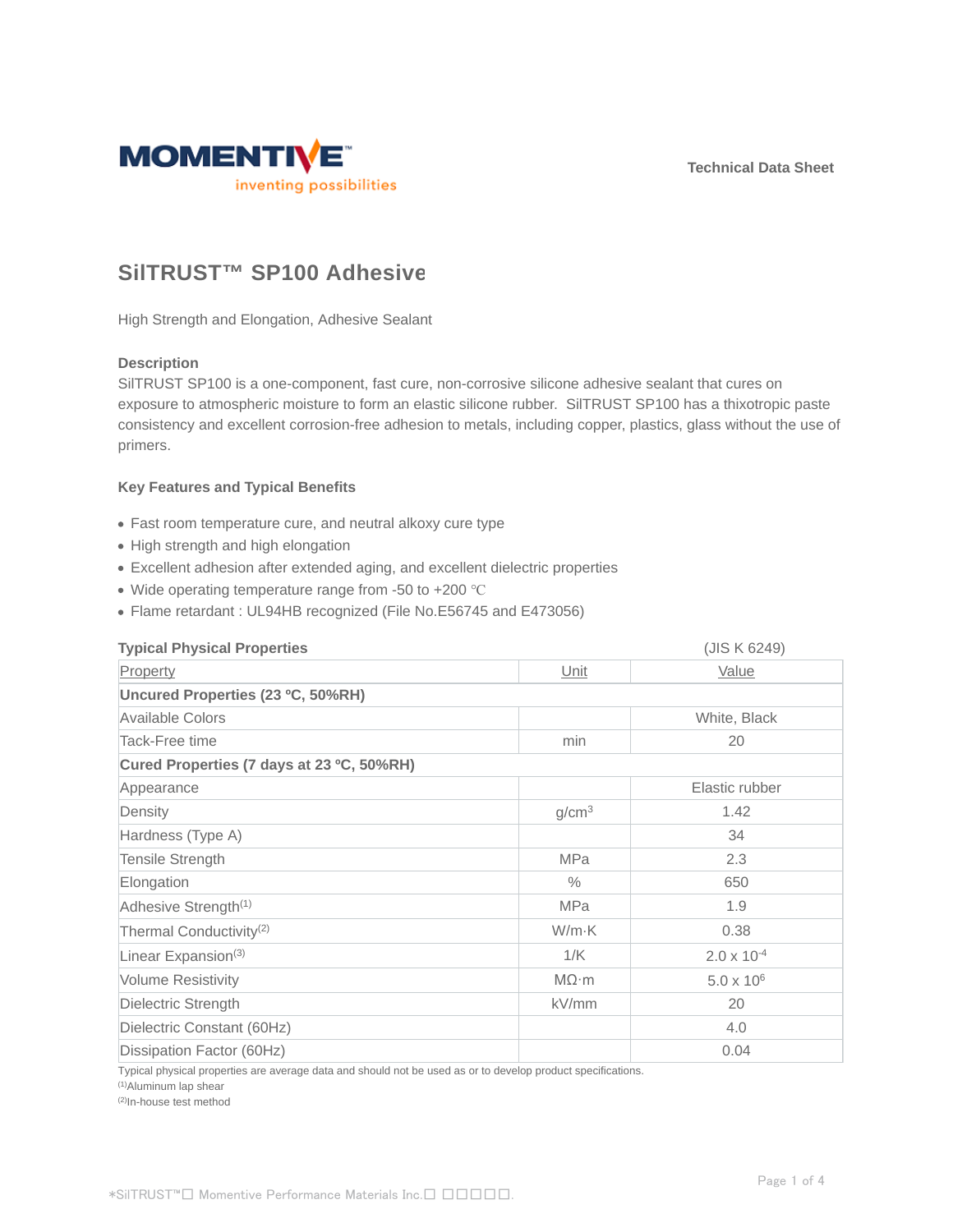(3)In-house test method

### **Adhesion Performance**

SilTRUST SP100-W has excellent bonding properties and adheres to many materials without primers.

| <b>Materials</b>                 | SP100-W    |
|----------------------------------|------------|
| Aluminum                         | О          |
| Glass                            | $\circ$    |
| <b>Stainless Steel</b>           | $\circ$    |
| Copper                           | $\circ$    |
| <b>Mild Steel</b>                | $\bigcirc$ |
| <b>Zinc Plate</b>                | $\bigcirc$ |
| Nickel Plate                     | $\bigcirc$ |
| <b>Acrylic Resin</b>             | $\bigcirc$ |
| Polyester                        | O          |
| Epoxy Resin                      | $\circ$    |
| Polycarbonate                    | O          |
| <b>ABS</b>                       | $\circ$    |
| PBT (Polybutylene terephtharate) | $\circ$    |
| PPS (Polyphenylene sulfide)      | $\bigcirc$ |
| PET (Polyethylene terephtharate) | $\bigcirc$ |
| PPE (Polyphenylene ether)        | Ο          |
| <b>Modified PPO</b>              | Ο          |
| <b>Phenolic Resin</b>            | $\circ$    |
| Nylon-6                          | $\circ$    |
| Nylon-66                         | O          |
| PVC (Polyvinyl chloride)         | Ω          |
| PE (Polyethylene)                | X          |
| PP (Polypropylene)               | X          |

Note: Test results. Acutal data may vary.

O: Adhere completely (Cohesive failure)

X: Does not adhere

#### **Cure Performance**

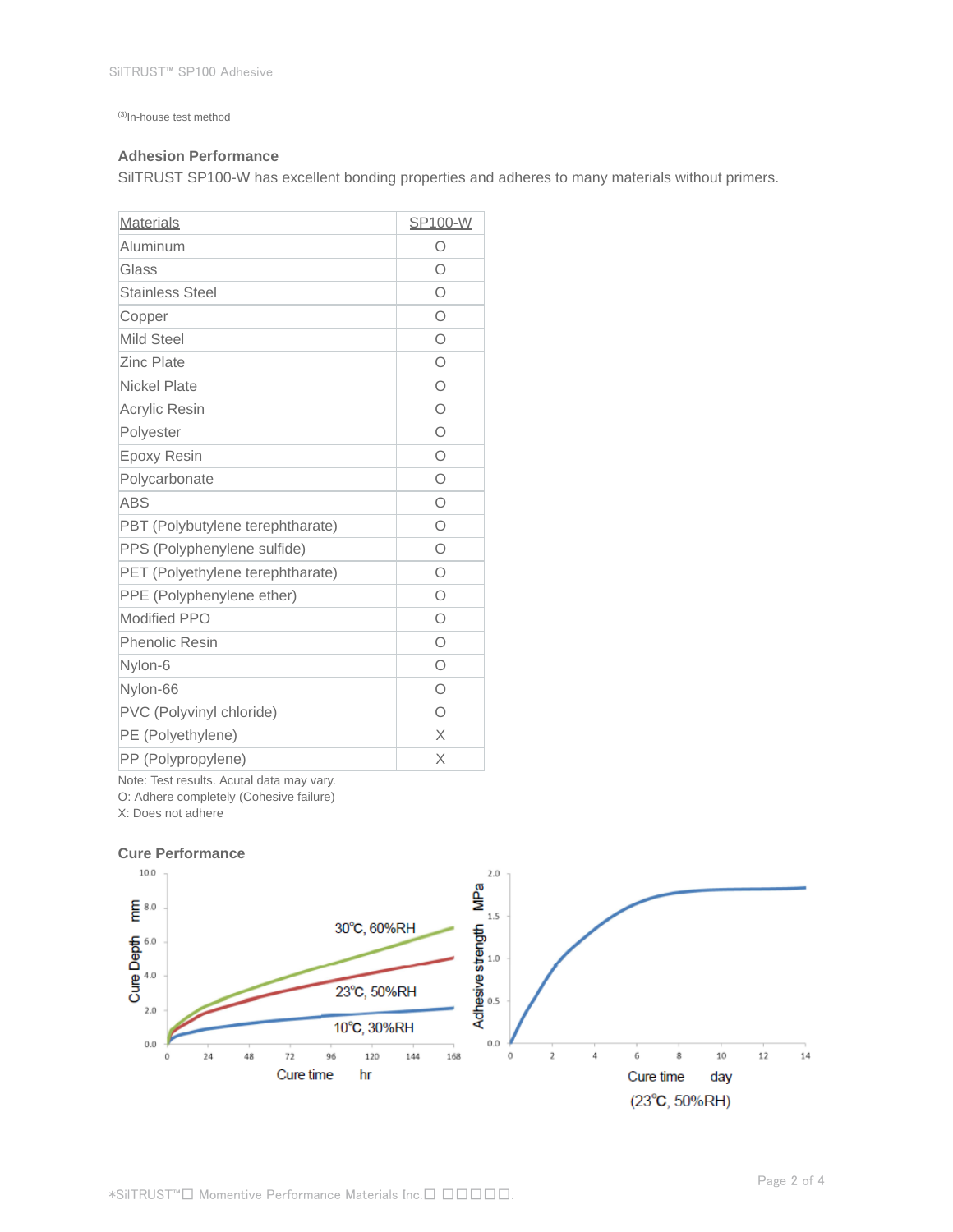Note: Test data. Actual results may vary.

### **General Instructions for Use**

Substrate surface should be thoroughly cleaned with a suitable solvent such as alcohol, xylene, methyl ethyl ketone (MEK) etc.

- Wear eye protection and protective gloves as required while handling.
- Adequate ventilation must be maintained in the work place at all times.
- General adhesive for metals, glass, plastics, etc.

Certain plastics may require surface treatments such as plasma or liquid primers to achieve best adhesion levels.

### **Packaging**

- 333 ml cartridge in case of 10
- 25 kg pail
- 250 kg drum

#### **Patent Status**

여기에 포함된 어떠한 내용도 관련 특허가 없음을 의미하거나 특허 소유자의 허가 없이 특허에서 다루는 발명을 실행하기 위한 허가, 유도 또는 권고를 구성하는 것으로 해석되어서는 안됩니다.

### **Product Safety, Handling and Storage**

Customers should review the latest Safety Data Sheet (SDS) and label for product safety information, safe handling instructions, personal protective equipment if necessary, emergency service contact information, and any special storage conditions required for safety. Momentive Performance Materials (MPM) maintains an around-the-clock emergency service for its products. SDS are available at www.momentive.com or, upon request, from any MPM representative. For product storage and handling procedures to maintain the product quality within our stated specifications, please review Certificates of Analysis, which are available in the Order Center. Use of other materials in conjunction with MPM products (for example, primers) may require additional precautions. Please review and follow the safety information provided by the manufacturer of such other materials.

#### **Limitations**

Customers must evaluate Momentive Performance Materials products and make their own determination as to fitness of use in their particular applications.

**Contact Information** Email commercial.services@momentive.com

**Telephone**